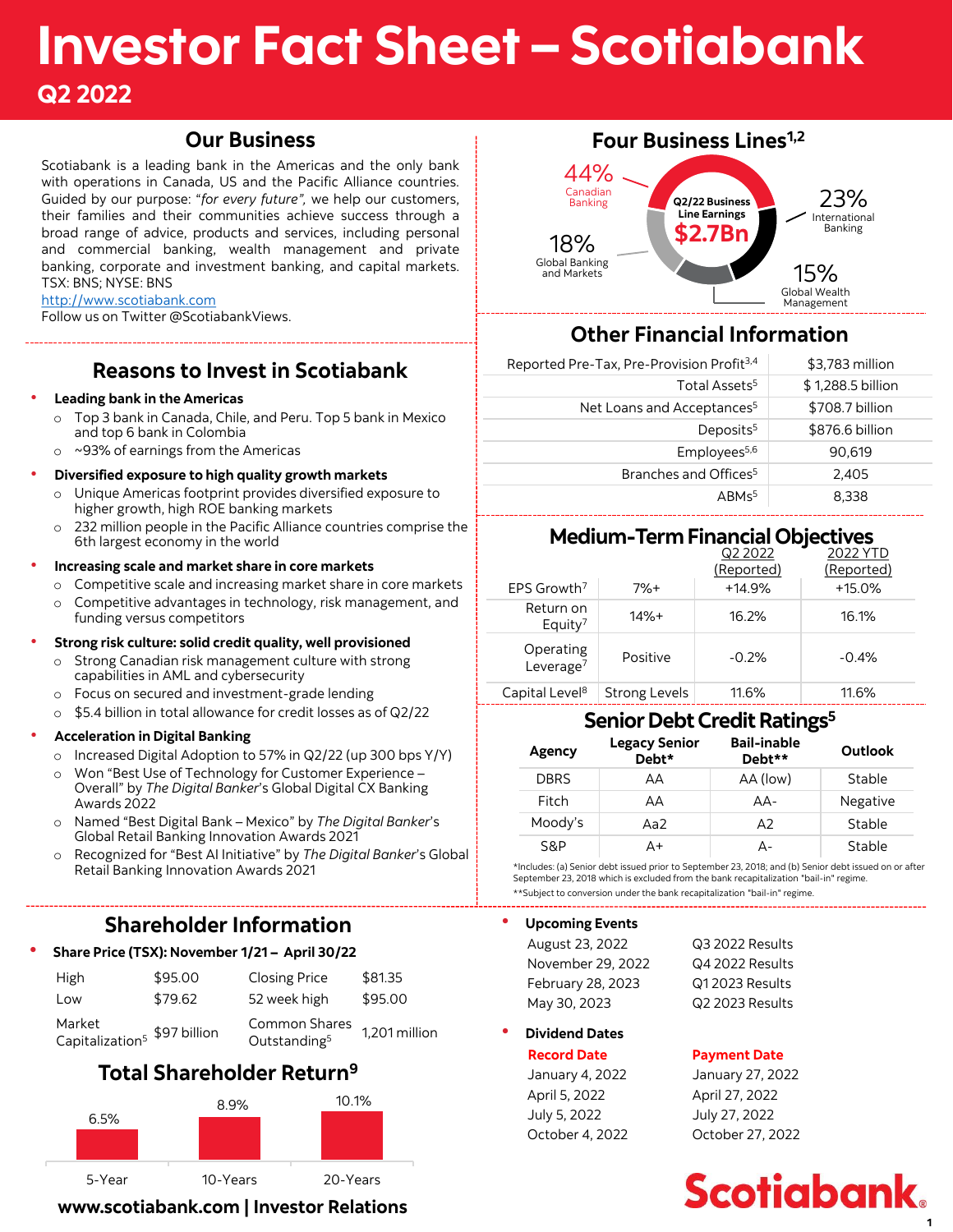# Investor Fact Sheet – Scotiabank Q2 2022



# **Technology and Digital Banking**

• Technology includes our efforts in digital, core technology infrastructure and data and analytics. Our 2022 investments are focused on driving growth, providing a better customer experience, improving efficiency and helping to manage risk better. We have fully operational Digital Factories in Toronto, Mexico, Peru, Chile and Colombia. All 5 countries continue to make good progress against our digital targets.



#### **Definitions**

Digital Sales (% of retail unit sales using Digital platforms)

Digital Adoption targets (% of customers with Digital login (90 days) / Total addressable Customer Base) Digital Users: # of customers who logged into website and/or mobile in the last 90 days

Mobile Users: # of customers who logged into mobile in the last 90 days

Self-serve Transactions: % of Financial transactions through Digital, ABM, IVR, POS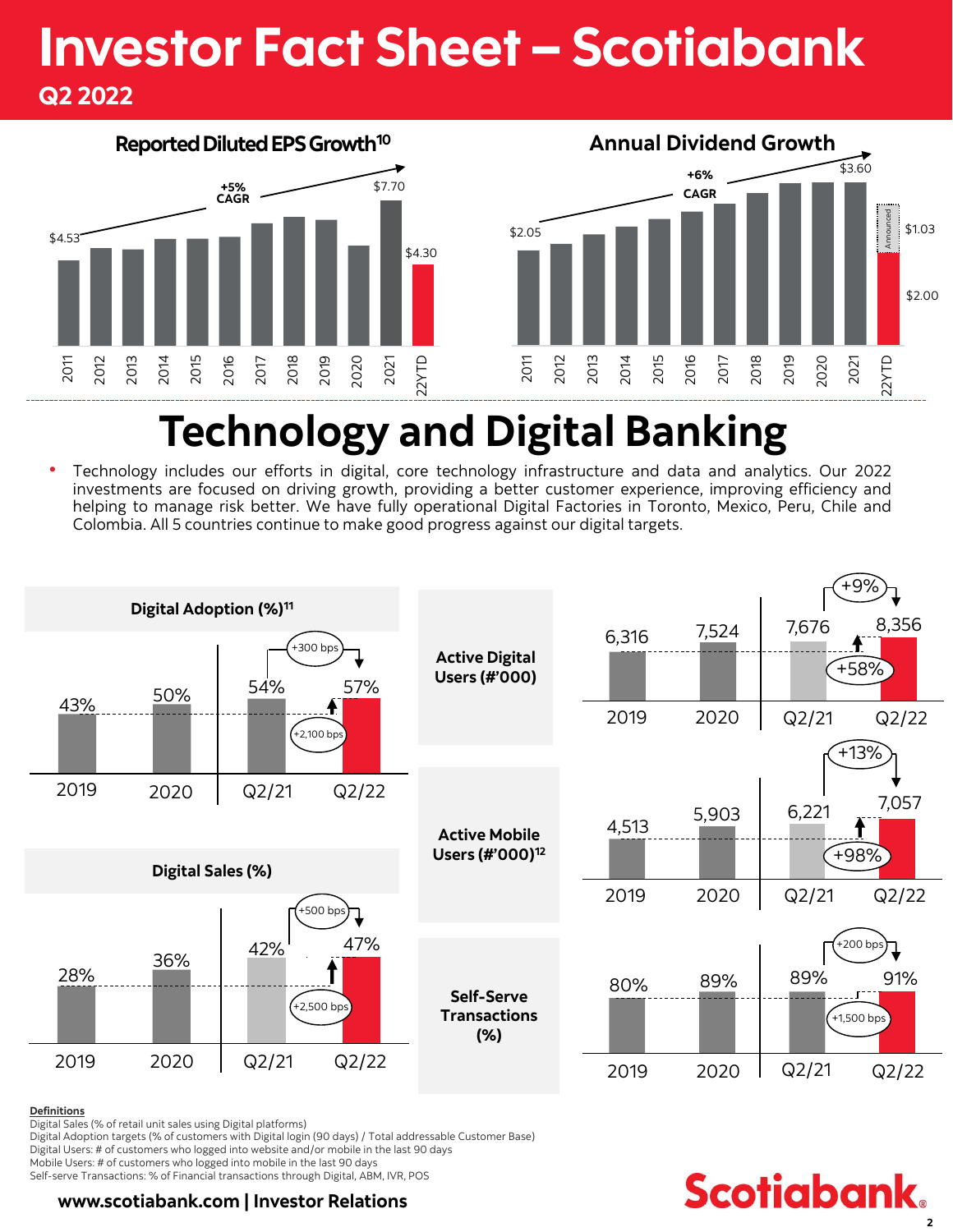# Investor Fact Sheet – Business Lines Q2 2022

# **Canadian Banking**

### **Our Business**

Canadian Banking provides a full suite of financial advice and banking solutions, supported by an excellent customer experience, to over 10 million Retail, Small Business and Commercial Banking customers. It serves these customers through its network of 951 branches and 3,742 automated banking machines (ABMs), as well as online, mobile and telephone banking, and specialized sales teams. Canadian Banking also provides an alternative self directed banking solution to over 2 million Tangerine Bank customers.

# **Medium-term Financial Objectives**

|                                 | Target <sup>13</sup> |
|---------------------------------|----------------------|
| Net Income Growth <sup>7</sup>  | $5%+$                |
| Productivity Ratio <sup>7</sup> | $<$ 44%              |
| Operating Leverage <sup>7</sup> | Positive             |



# **International Banking**

**Average Loan Mix<sup>15</sup>**

## **Our Business**

The International Banking division has a strong and diverse franchise with more than 10 million Retail, Corporate, and Commercial customers. International Banking continues to offer significant potential for the Bank, with a geographical footprint encompassing the Pacific Alliance countries of Mexico, Colombia, Peru and Chile as well as Central America and the Caribbean.

### **Medium-term Financial Objectives**

|                                 | Target <sup>13</sup> |
|---------------------------------|----------------------|
| Net Income Growth <sup>7</sup>  | $9%+$                |
| Productivity Ratio <sup>7</sup> | <50%                 |
| Operating Leverage <sup>/</sup> | Positive             |

**Geographic Revenue<sup>15</sup>**



## **Reported Return on Equity**



**Scotiabank.**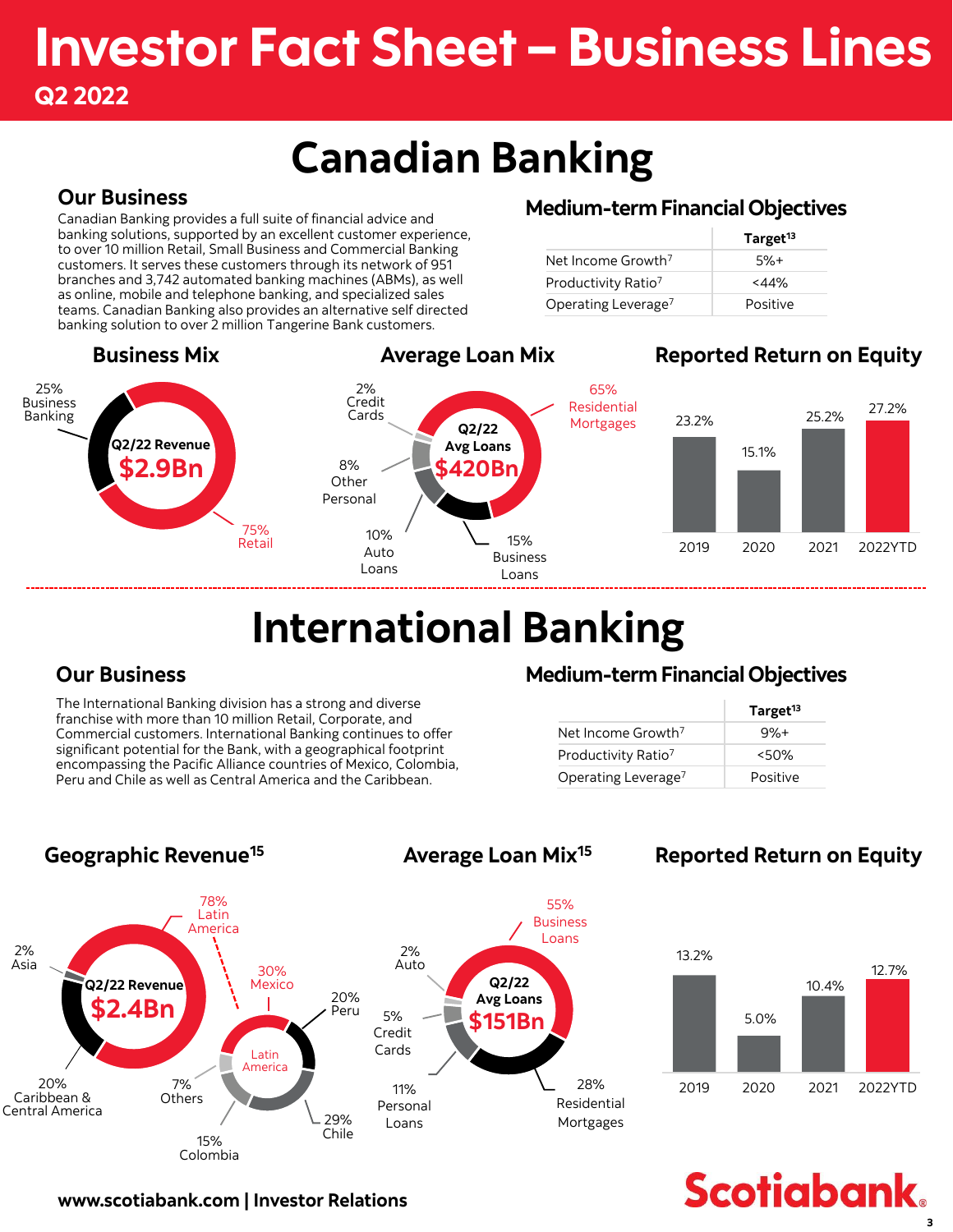# Investor Fact Sheet – Business Lines Q2 2022

# **Global Wealth Management**

### **Our Business**

Global Wealth Management is focused on delivering comprehensive wealth management advice and solutions to clients across Scotiabank's footprint. Global Wealth Management serves over 2 million investment fund and advisory clients across 14 countries – administering \$600 billion in assets.

### **Medium-term Financial Objectives**

|                                 | Target <sup>13</sup> |
|---------------------------------|----------------------|
| Net Income Growth <sup>7</sup>  | $8%+$                |
| Productivity Ratio <sup>7</sup> | <65%                 |
| Operating Leverage <sup>7</sup> | Positive             |

**4**

**Scotiabank.** 



# **Global Banking and Markets**

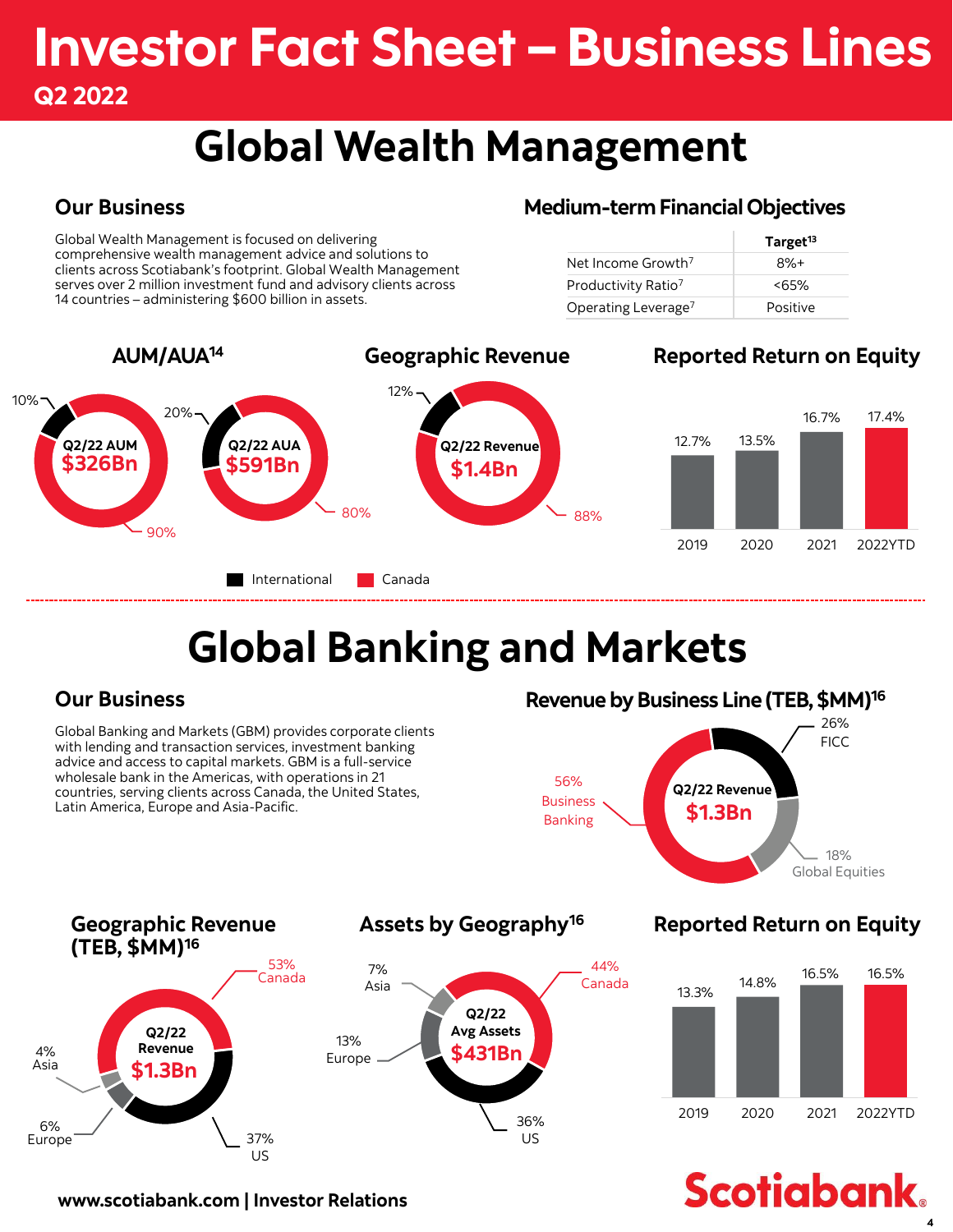# Investor Fact Sheet – Pacific Alliance Q2 2022

### **What is Pacific Alliance?**

The Pacific Alliance countries (or "PACs") comprise of **Mexico, Peru, Chile** and **Colombia**. It is a regional trade bloc created in 2011 by the four countries that seeks the free movement of goods, services, capital and people.

Scotiabank believes the Pacific Alliance region offers excellent opportunities for growth with pro-business policies, favourable demographics, increasing banking penetration, good economic growth, low consumer indebtedness and stable banking systems.

### **Population**

|                                          | <b>PACs</b><br><b>Total</b> | Canada                                              | Other EM <sup>19</sup><br><b>Total</b> | G7<br><b>Total</b> |
|------------------------------------------|-----------------------------|-----------------------------------------------------|----------------------------------------|--------------------|
| Population <sup>18</sup>                 | $\sim$ 232MM                | $~\sim$ 38MM                                        | $\sim$ 3.659MM                         | $\sim$ 773MM       |
| Proj. Population<br>Growth <sup>20</sup> | 0.7%                        | 0.8%                                                | 0.6%                                   | 0.2%               |
| Median Age <sup>21</sup>                 |                             | 30 years old 42 years old 33 years old 42 years old |                                        |                    |

- The aggregate population in the PACs is 6x the population in Canada and the projected population growth in the PACs outpaces other EM<sup>19</sup> and G7 average in the next 5 years
- The median age of population in the PACs is relatively young at 30, providing favourable demographics for growth in banking services



### **Economy**

#### • **PAC GDP & Income Level**

|                                               | <b>PACs Total</b> | Canada | PACs vs.<br>Canada |  |
|-----------------------------------------------|-------------------|--------|--------------------|--|
| Proj. GDP Growth <sup>17</sup>                | 2.7%              | 2.3%   | 1.1x               |  |
| <b>GDP Growth</b><br>World Rank <sup>17</sup> | 6th               | 16th   | 6th vs.16th        |  |

The World Bank<sup>18</sup> categorizes countries' Income Group into 4 levels: Low Income, Lower Middle Income, Upper Middle Income and High Income

• Chile is rated as High Income (same as Canada) and Mexico, Peru and Colombia as Upper Middle Income

#### • **PAC Exports<sup>22</sup>**



- Manufacturing is the largest source of exports for the PAC's at 60%. Metals and Fuels represent 19%
- **Highlights:** Mexico is the largest exporter of flat-screen TVs in the world, and the third-largest exporter of computers. Chile is the 5<sup>th</sup> largest exporter of wine in the world, ranking ahead of both the U.S. and New Zealand

#### • **PAC Trading Partners<sup>22</sup>**



The US and China are the PAC's largest trading partners, representing 71% of all PAC exports